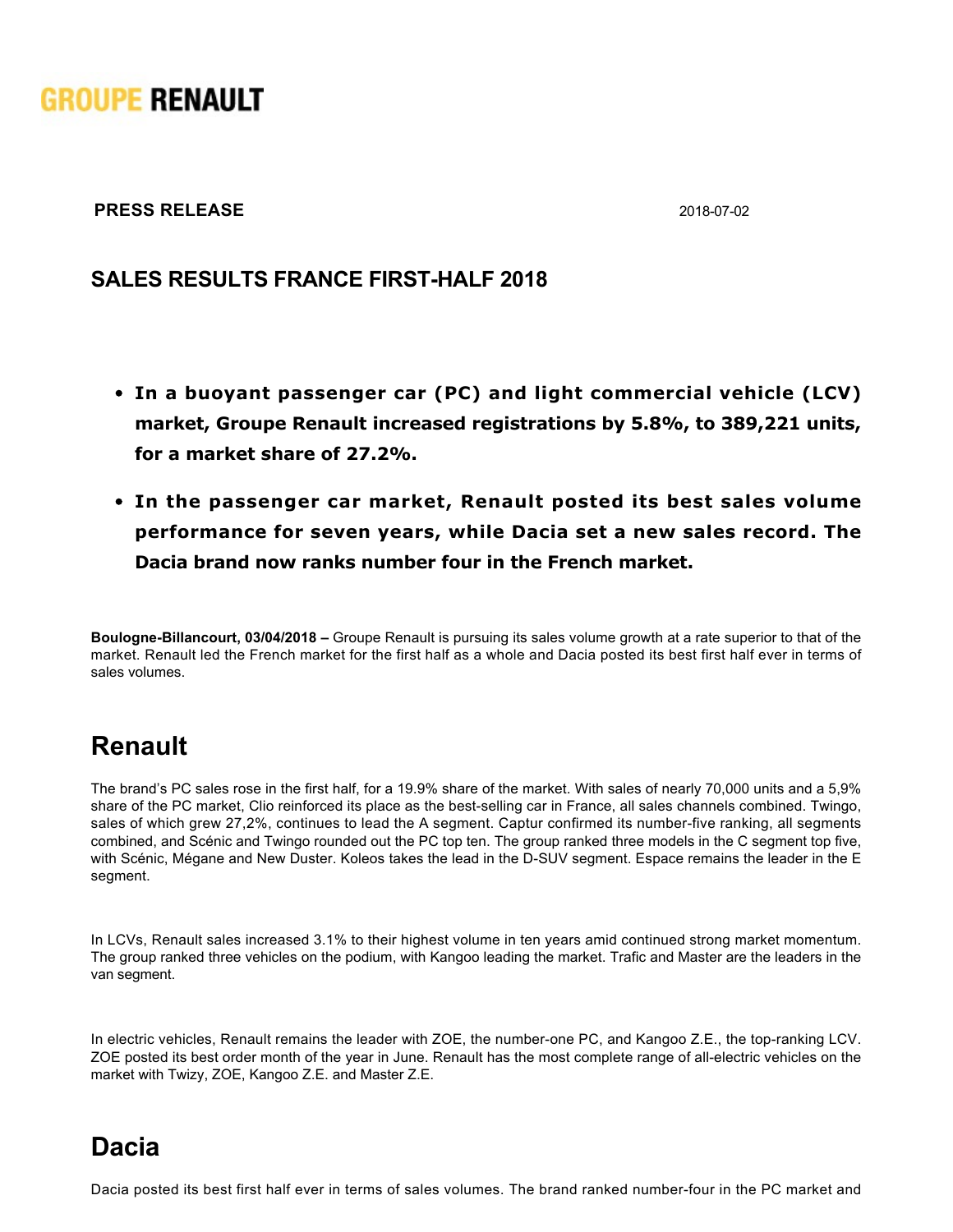Dacia growth was driven by Sandero, the top-selling model in sales to consumers, and New Duster. The brand grew its PC sales 20,8% over the six-month period.

Dacia posted its best first half ever in terms of sales volumes. The brand ranked numberfour in the PC market and

**Philippe Buros, Senior Vice President, Market Area France, Groupe Renault**, said:

*"In a dynamic environment, Groupe Renault strengthened its position in the French automotive market. The commitment of our sales network is boosting our sales momentum and will remain a key asset for success in 2018."*

|                              | June 2018 alone |             |                     |                |  |
|------------------------------|-----------------|-------------|---------------------|----------------|--|
|                              | <b>Volume</b>   | vs. Y-1 (%) | Market share<br>(%) | vs. $Y-1$ (pt) |  |
| TIV PC + LCV                 | 300,307         | $+8.3$      |                     |                |  |
| <b>TIV PC</b>                | 252,222         | $+9.2$      |                     |                |  |
| <b>TIV LCV</b>               | 48,085          | $+3.7$      |                     |                |  |
| <b>Groupe Renault PC+LCV</b> | 91,871          | $+12.8$     | 30.6                | $+1.2$         |  |
| <b>Groupe Renault PC</b>     | 76,177          | $+15.7$     | 30.2                | $+1.7$         |  |
| <b>Groupe Renault LCV</b>    | 15,694          | $+0.5$      | 32.6                | $-1$           |  |
| <b>Renault brand PC+LCV</b>  | 75,053          | $+9.6$      | 25                  | $+0.3$         |  |
| <b>Renault brand PC</b>      | 59,504          | $+12.4$     | 23.6                | $+0.7$         |  |
| <b>Renault brand LCV</b>     | 15,549          | $+0.3$      | 32.3                | $-1.1$         |  |
| Dacia brand PC+LCV           | 16,696          | $+28.3$     | 5.6                 | $+0.9$         |  |
| Dacia brand PC               | 16,551          | $+28.2$     | 6.6                 | $+1$           |  |
| Dacia brand LCV              | 145             | $+35.5$     | 0.3                 | $+0.1$         |  |